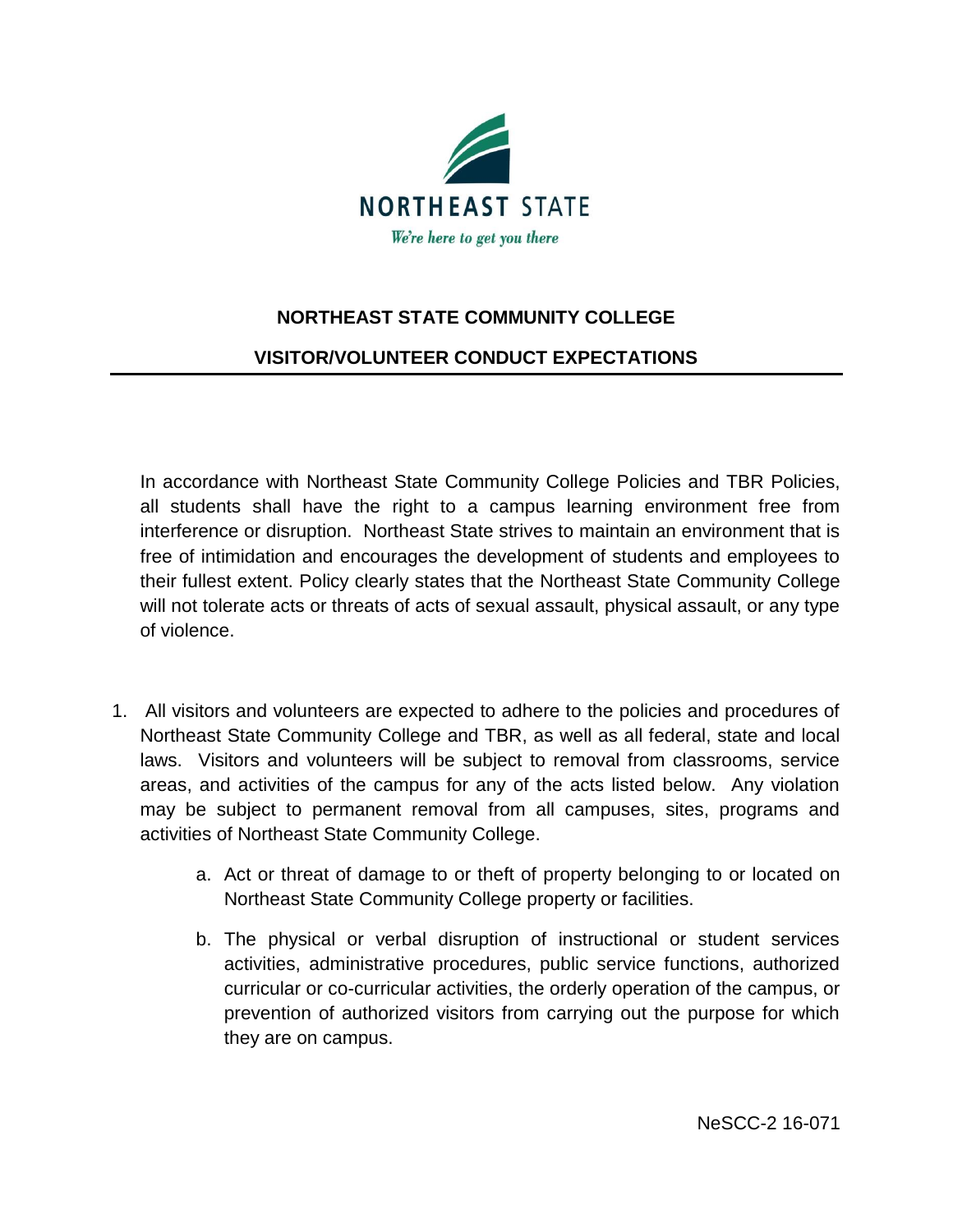- c. Physical, verbal, or written intimidation or harassment of such severity or pervasiveness as to have the purpose or effect of unreasonably interfering with a student's academic performance, an employee's work performance, or of creating an intimidating, hostile, or offensive educational or work environment.
- d. Any expression which is obscene, libelous or slanderous according to current legal standards, which so incites others as to create a clear and present danger of the commission of unlawful acts, or the substantial disruption of the orderly operation of the college/campus.
- e. Physical altercation or threats of violence including assault or battery upon a student or personnel on any Northeast State Community College premises or at any time or place while under the authority of Northeast State Community College personnel.
- f. Unlawful conduct of a sexual nature including but not limited to indecent exposure, prostitution, voyeurism, or loitering for the purpose of soliciting or engaging in any lewd act or conduct.
- g. Sexual assault or physical abuse including but not limited to rape, sexual assault, domestic violence, dating violence, or stalking as defined below:

**Consent**—an informed decision, freely given, made through mutually understandable words or actions that indicate a willingness to participate in mutually agreed upon sexual activity. Consent cannot be given by an individual who is asleep; unconscious; or mentally or physically incapacitated, either through the effect of drugs or alcohol or for any other reason; or, is under duress, threat, coercion, or force. Past consent does not imply future consent. Silence or an absence of resistance does not imply consent. Consent can be withdrawn at any time.

**Dating Violence**—violence against a person when the accuser and accused are dating, or who have dated, or who have or had a sexual relationship. "Dating" and "dated" do not include fraternization between two (2) individuals solely in a business or non-romantic social context. Violence includes, but is not necessarily limited to:

- 1. Inflicting, or attempting to inflict, physical injury on the accuser by other than accidental means;
- 2. Placing the accuser in fear of physical harm;
- 3. Physical restraint;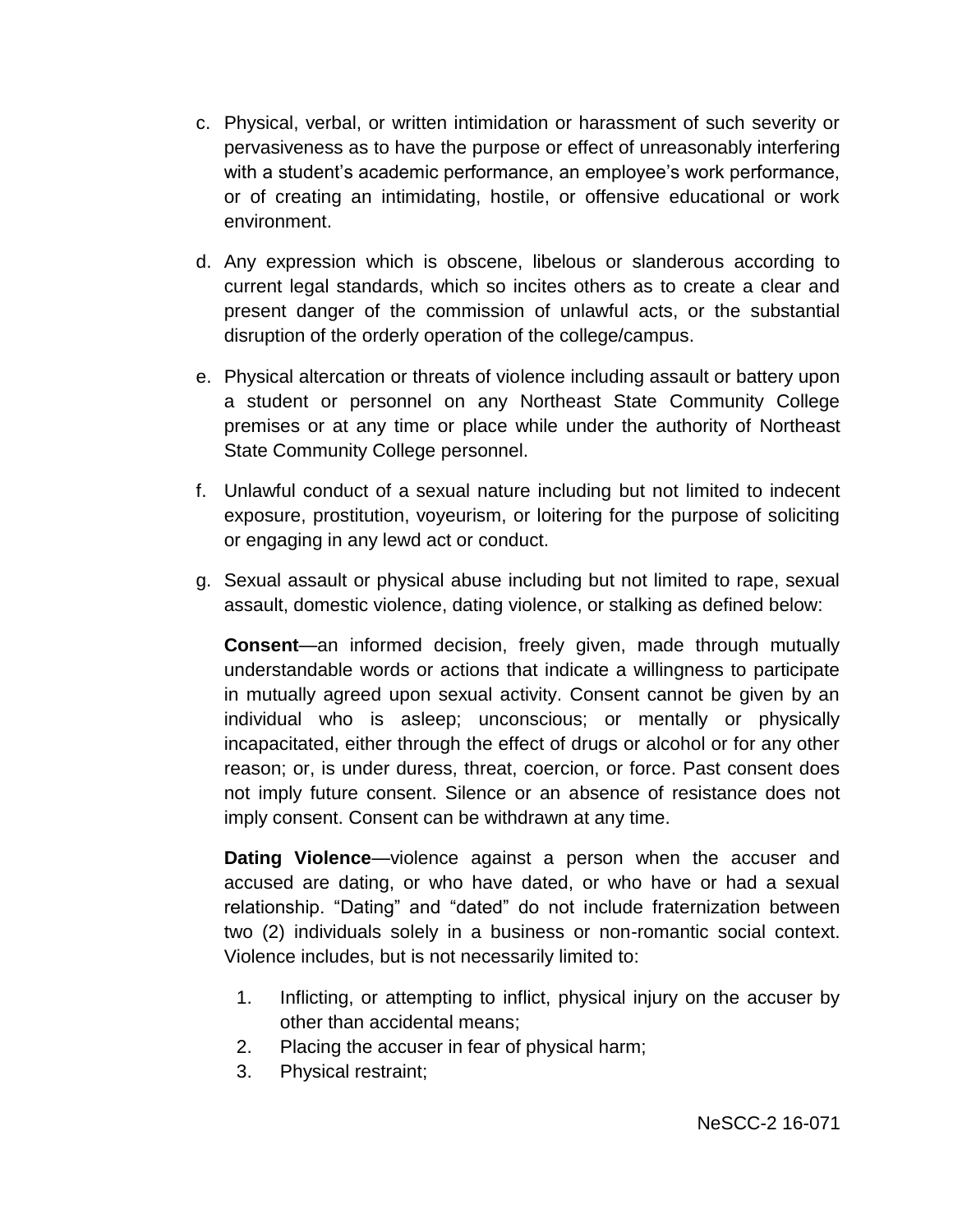- 4. Malicious damage to the personal property of the accuser, including inflicting, or attempting to inflict, physical injury on any animal owned, possessed, leased, kept, or held by the accuser; or
- 5. Placing a victim in fear of physical harm to any animal owned, possessed, leased, kept, or held by the accuser – TCA § 36-3- 601(5)(c)

**Domestic Violence**—violence against a person when the accuser and accused:

- 1. Are current or former spouses;
- 2. Live together or have lived together;
- 3. Are related by blood or adoption;
- 4. Are related or were formally related by marriage; or,
- 5. Are adult or minor children of a person in a relationship described above.
- 6. **Domestic Violence** includes, but is not necessarily limited to:
	- 1. Inflicting, or attempting to inflict, physical injury on the accuser by other than accidental means;
	- 2. Placing the accuser in fear of physical harm;
	- 3. Physical restraint;
	- 4. Malicious damage to the personal property of the accuser, including inflicting, or attempting to inflict, physical injury on any animal owned, possessed, leased, kept, or held by the accuser; or
	- 5. Placing the accuser in fear of physical harm to any animal owned, possessed, leased, kept, or held by the accuser – TCA § 36-3-601

**Sexual Assault**—the nonconsensual sexual contact with the accuser by the accused, or the accused by the accuser when force or coercion is used to accomplish the act, the sexual contact is accomplished without consent of the accuser, and the accused knows or has reason to know at the time of the contact that the accuser did not or could not consent. Sexual contact includes, but is not limited to, the intentional touching of the accuser's, the accused's, or any other person's intimate parts, or the intentional touching of the clothing covering the immediate area of the accuser's, the accused's, or any other person's intimate parts, if that intentional touching can be reasonably construed as being for the purpose of sexual arousal or gratification.

**Sexual Misconduct**—for the purposes of this policy, "sexual misconduct" is defined as dating violence, domestic violence, stalking, and sexual assault.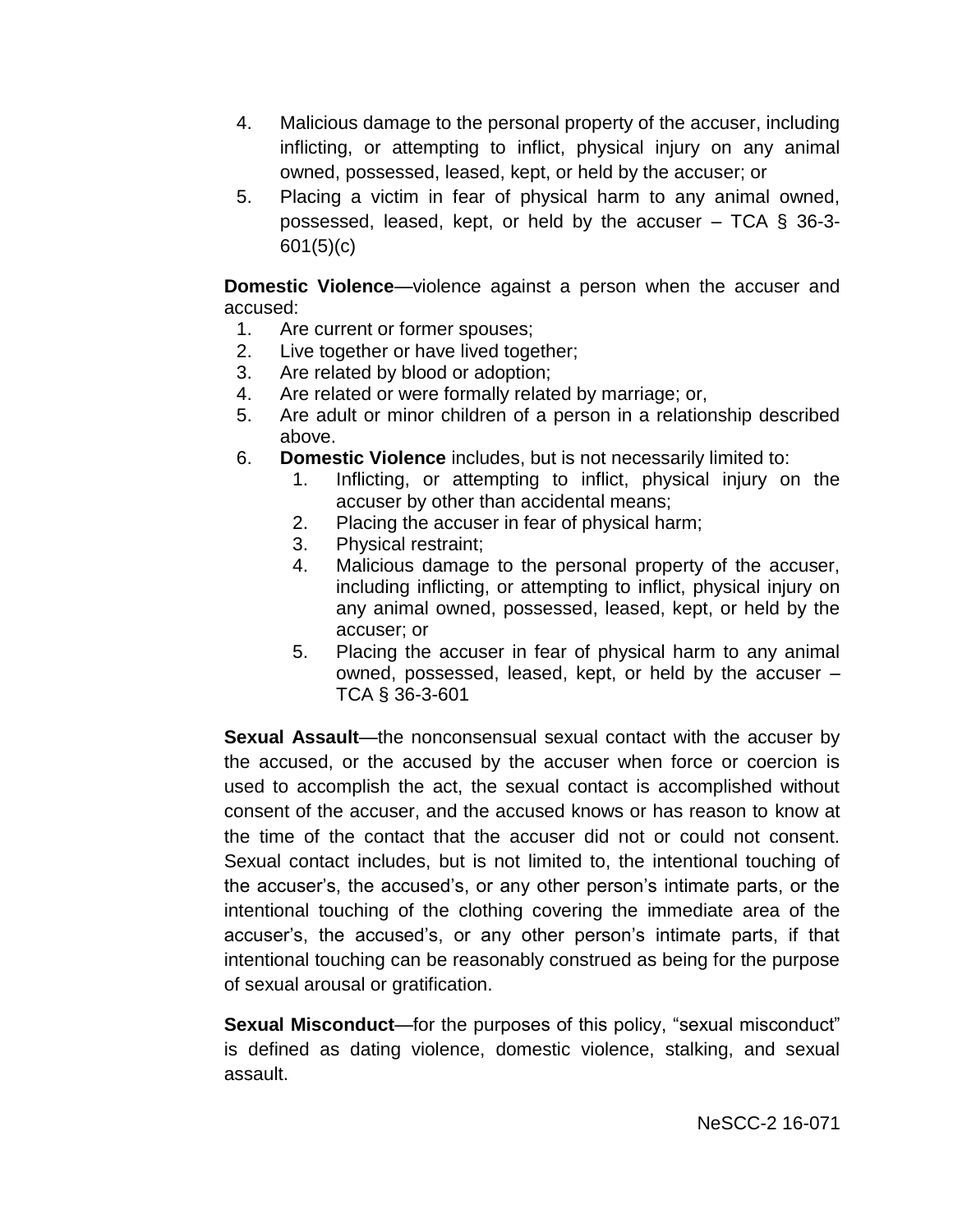**Stalking**—a willful course of conduct involving repeated or continuing harassment of another individual that would cause a reasonable person to feel terrorized, frightened, intimidated, threatened, harassed, or molested, and that actually causes the accuser to feel terrorized, frightened, intimidated, threatened, harassed, or molested. Harassment means conduct directed toward the accuser that includes, but is not limited to, repeated or continuing unconsented contact that would cause a reasonable person to suffer emotional distress, and that actually causes the accuser to suffer emotional distress. Harassment does not include constitutionally protected activity or conduct that serves a legitimate purpose – TCA § 39-17-315

- h. Any conduct that threatens the health or safety of any person, including oneself.
- i. Participation in hazing.
- j. Possession of weapons, explosives, unlicensed dangerous chemicals or objects which may be used as weapons or to threaten bodily harm.
- k. Conduct which is in violation of federal, state, or local laws or ordinances; while on Northeast State Community College premises or at Northeast Stat Community College sponsored or supervised activities.
- l. Failure to comply with directions of staff members of Northeast State Community College who are acting within the scope of their employment. Continued and willful disobedience or open and persistent defiance of the authority of Northeast State Community College personnel providing such conduct is related to Northeast State Community College policies, activities or college/campus attendance.
- m. Smoking on Northeast State Community College premises, or in vehicles provided by Northeast State Community College used for transporting students; except as permitted by applicable ordinances, laws, college and Northeast State Community College guidelines and procedures.
- n. Use, possession, distribution, or sale of alcoholic beverages on campus except as permitted by law.
- o. The illegal manufacture, sell, delivery, or possession of any controlled substance in accordance with T.C.A. 39-17-416 and T.C.A 39-17-417.